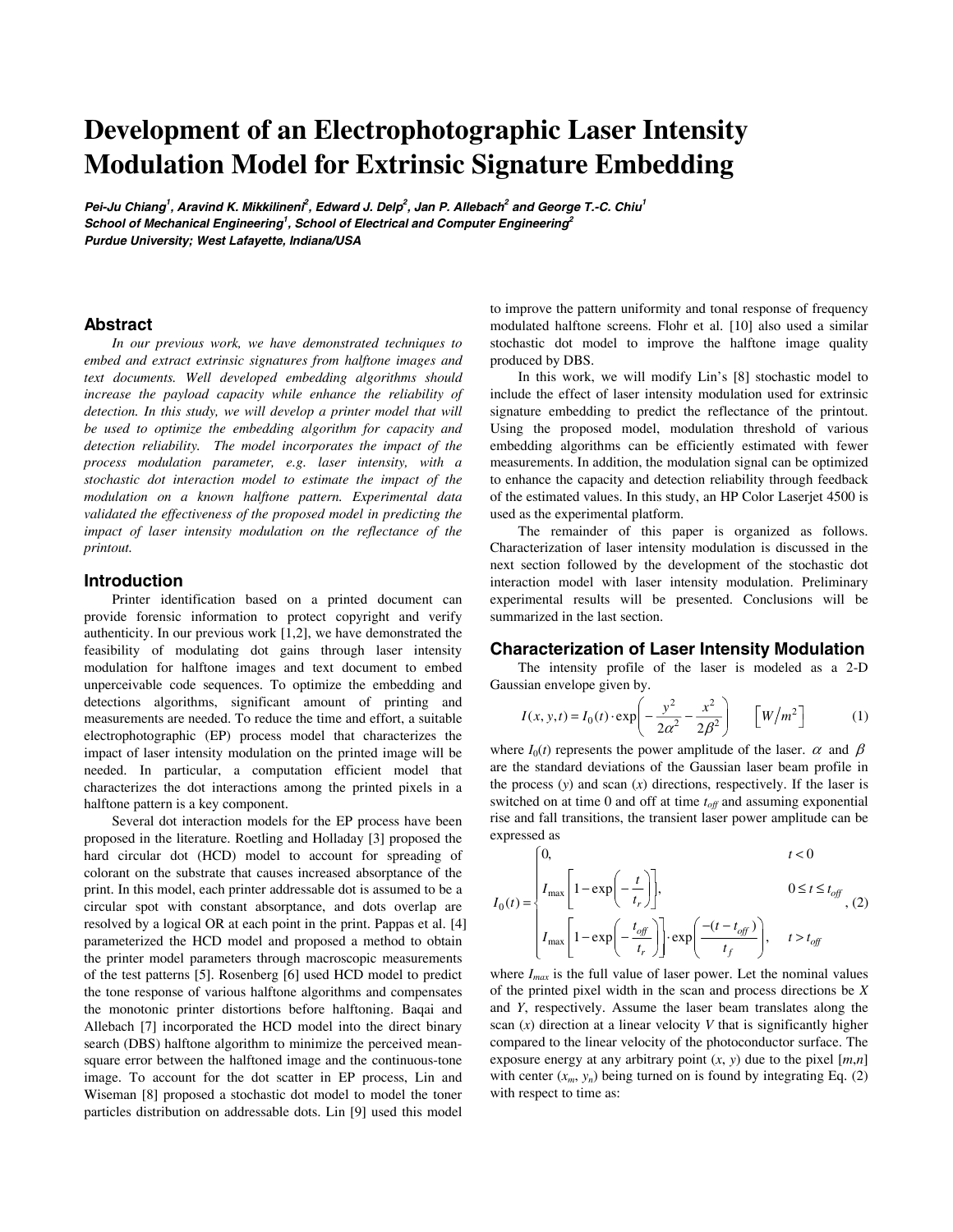$$
E_{mn}(x, y) = \int \left[ I_0(t) \cdot \exp\left( -\frac{(y - y_n)^2}{2\alpha^2} - \frac{(x - (x_m - X/2) - Vt)^2}{2\beta^2} \right) \right] dt \left[ J/m^2 \right], \quad (3)
$$

#### **Impact of Laser Intensity Modulation - Dot Size**

When  $I_{max}$  increases, the laser power  $I_0(t)$  and the exposure energy also increase. Since the laser power is proportional to the laser diode current that is proportionally controlled by the laser intensity  $V_r$ , the peak laser power  $I_{max}$  can be modeled to be proportional to  $V_r$  as

$$
I_{\text{max}} = \gamma \cdot V_r \quad \left[ W / m^2 \right],
$$
  
where  $\gamma$  is the proportional constant between  $I_{\text{max}}$  and  $V_r$ . (4)

Figure 1(a) shows the average dot profile of 16 dots when  $V_r$ is held constant at 1.1, 1.3, 1.5 and 1.7 volts for the experimental system. Figure 1(b) shows the relationship between the input laser intensity in volts and dot sizes. The dot size is determined by counting the number of pixels with an absorptance value greater than 0.1 in one dot cell scanned with a 8000 dpi drum scanner. As input voltage increases, dot size increases.



**Figure 1.** (a) dot profiles for different reference voltage  $V<sub>r</sub>$  (b) Dot size versus  $V_{\prime}$ 

#### **Impact of Laser Intensity Modulation - Dot Shift**

In addition to a proportional change in the corresponding dot size, modulating laser intensity also introduces a shift in each scanline. Figure 2 shows the effect of scanline shift due to laser intensity modulation. The letter I in Fig. 2(a) is printed without any modulation while the letter I in Fig. 2(b) is printed with a 40 cycles/in square wave laser intensity modulation. The existence of the embedded signal and a horizontal dot shift are clearly seen in Fig. 2(b). The dot shift is due to the change in the trigger timing of the beam detection signal used to signal the beginning of each scanline when the laser intensity is modulated by  $V_r$ . If the laser intensity is higher, the corresponding laser intensity profile will get wider and the triggering of the beam detect signal will occur earlier as shown in Fig. 2(c). Since laser intensity is modulated per scanline, the pixels in the same scanline will shift by the same distance in the scan (*x*) direction.

Let the threshold of beam detection be  $I_{th}$ . The amount of dot shift ( $\Delta x$ ) between the laser intensity modulated by  $V_r$  and the nominal intensity  $V_0$  can be calculated by

$$
\Delta x(V_r) = \sqrt{-2\beta^2 \cdot \ln\left(\frac{I_{th}}{I_{\text{max}}(V_r)}\right)} - \sqrt{-2\beta^2 \cdot \ln\left(\frac{I_{th}}{I_{\text{max}}(V_0)}\right)}
$$
(5)



**Figure 2.** (a) Letter I printed without modulation (b) Letter I printed with 40 cycles/in square wave laser intensity modulation (c) Laser dot profiles in scan direction x with various laser power intensity

Experiments are conducted to measure the amount of dot shift as a function of the laser intensity  $V_r$ . A test page composed with three lines of dots is printed at the printer resolution. The first and the third line of dots are printed with laser intensity  $V_r = 2.0$  and the second line is printed with  $V_r = 1.0, 1.1, \ldots, 1.9$  volts, respectively. The printed pages are scanned at 8000 dpi with a calibrated Aztek Premier drum-scanner. The scanned dot patterns are shown in Fig. 3. A binary segmentation mask image produced by the scanned image is utilized to find the cell boundary for each dot. Within the *M*×*N* cell of the original gray image, the center point of each dot  $(C_{xi}, C_{yi})$  is calculated by

$$
C_{x_i} = \frac{\sum_{n=1}^{N} \sum_{m=1}^{M} R_{m,n} x_{im}}{\sum_{n=1}^{N} \sum_{m=1}^{M} R_{m,n}},
$$
(6)

$$
C_{y_i} = \frac{\sum_{n=1}^{N} \sum_{m=1}^{M} R_{m,n} y_{in}}{\sum_{n=1}^{N} \sum_{m=1}^{M} R_{m,n}},
$$
\n(7)

where *i* is the index of the dot,  $R_{m,n}$  is the reflectance value of the image at the pixel with coordinates  $(x_{im}, y_{in})$ . The shift distance can be calculated by

$$
d = \frac{|(C_{x_2} - C_{x_1})(C_{y_1} - C_{y_0}) - (C_{x_1} - C_{x_0})(C_{y_2} - C_{y_1})|}{\sqrt{(C_{x_2} - C_{x_1})^2 - (C_{y_2} - C_{y_1})^2}},
$$
\n
$$
+ |(C_{x_1}, C_{y_1})| + |(C_{x_0}, C_{y_0})| + |(C_{x_2}, C_{y_2})| + |(C_{x_2}, C_{y_2})|
$$

**Figure 3**. 8000 dpi scan of 3 lines of dots rendered with an HP LaserJet 4500 printer at 600 dpi. The first and the third line is modulated with  $Vr = 2.0$ volt and the second line is modulated with  $Vr = 1.0$  volt

For each laser intensity value  $V_r$ , ninety sets of dot configurations are printed and measured. Since  $V_0 = 1.5$  is the nominal intensity, let the shift distance associated with the laser intensity  $V_r = 1.5$  be zero. The mean values of measured dot shift according to different modulation intensity are given in Fig. 4. As shown in Fig. 4, the relationship between dot shift ∆ *x* and laser intensity  $V_r$  can be fitted by an exponential curve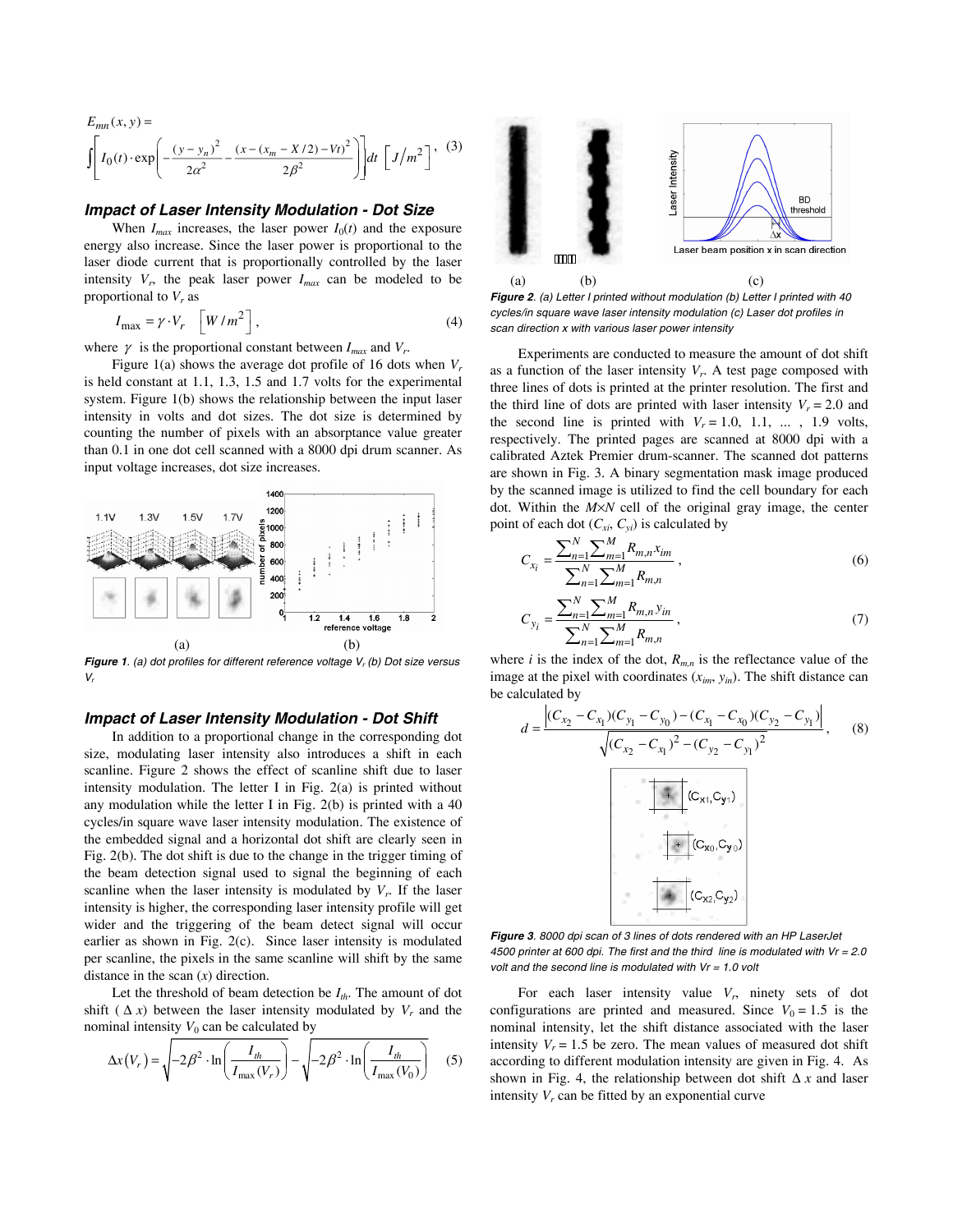$$
\Delta x(V_r) = k_1 \cdot e^{-(k_2 \cdot V_r)} + k_3 \,. \tag{9}
$$



**Figure 4.** Dot/Scanline shift associated to various laser intensity  $V_r$ 

### **Stochastic Dot Model**

Lin and Wiseman [8,9] proposed a stochastic dot model that treats the probability of a toner particle being developed at a particular location as a Gaussian distributed around the center of the dot. As shown in Figs.  $1(a)$  and  $2(c)$ , different laser intensity induces different exposure energy and dot size/gain. It is reasonable to assume that the toner distribution associated with the stochastic dot model is also a function of laser intensity *Vr*. Assume all toner particles are identical in size and shape, then each addressable pixel  $(i, j)$  with area  $T \times T$  inch<sup>2</sup> is divided into  $U \times V$ lattice cells for placement of toner particles. The coordinate  $(x_{i,u}, y_{i,v})$  of the toner particle at  $u^{\text{th}}$  row and  $v^{\text{th}}$  column in the lattices of pixel  $(i, j)$  is given by

$$
\begin{cases}\n x_{i,u} = [(i-1)U + u] \cdot du - du/2 \\
y_{j,v} = [(j-1)V + v] \cdot dv - dv/2\n\end{cases}
$$
\n
$$
\text{where } du = T/U \text{ and } dv = T/V. \tag{10}
$$

Assume the image is half-toned with a binary array  $b_{m,n}$ , where  $b_{m,n} = 1$  denotes that a dot is printed at pixel  $(m, n)$  and  $b_{m,n} = 0$  denotes that no dot is printed. Let  $t(x_{i,u}, y_{j,v}) = \{0,1\}$  be a random variable indicating whether a toner particle is placed at lattice coordinate  $(x_{i,u}, y_{j,v})$ , where  $t(x_{i,u}, y_{j,v}) = 1$  indicates toner particles are placed and  $t(x_i, y_i, y_i) = 0$  indicates no toner particle is placed. The probability density function of toner distribution, i.e.  $t(x_{i,u}, y_{j,v}) = 1$ , for pixel  $(m, n)$ , is given by

$$
p = \Lambda(V_r) \cdot e^{-\mu d^2},\tag{11}
$$

where  $\Lambda$  is the intensity of toner distribution which is between 0 and 1 depending on the laser intensity  $V_r$ ,  $\mu$  is an indicator of dot scattering and *d* is the distance between the toner particle and addressable pixel center  $(x_m, y_n)$  calculated by

$$
d = \sqrt{(x_{i,u} - x_m - \Delta x)^2 + (y_{j,v} - y_n)^2} \tag{12}
$$

In this model, dot interaction is accounted for by the logical OR of toner distribution from adjacent pixels. The area covered with toner from the addressable lattice area  $T \times T$  inch<sup>2</sup> at pixel location  $(i, j)$  can be presented as follow:

$$
A_{i,j} = \frac{1}{T^2} \sum_{u=1}^{U} \sum_{v=1}^{V} \bigcup_{m,n} b_{m,n} \cdot t(x_{i,u}, y_{j,v}) du dv,
$$
 (13)

To estimate the density  $D_t$  of the printout, the Yule-Nielsen equation

$$
D_t = -n \cdot \log \left[ (1 - A) 10^{-D_0/n} + A \cdot 10^{-D_s/n} \right],
$$
 (14)  
where A is the area covered with toner,  $D_s$  is the solid colorant

density,  $D_0$  is the paper density without any colorant, *n* is the Yule-Nielsen factor used to account for the dot gain, is applied. Using *R* to represent the reflectance of the printout, where  $D = -\log(R)$ , Yule-Nielsen equation can be re-written in terms of reflectance as

$$
R_t = \left[ (1 - A)R_0^{1/n} + AR_s^{1/n} \right]^n, \tag{15}
$$

## **Experimental Results**

To verify the laser intensity modulation model, we will compare the reflectance of a printed halftone image with the reflectance predicted by the model under different intensity modulation. A gray patch with 50% fill is rendered using a 8×8 clustered dot dither algorithm. Each addressable dot is divided into 50×50 lattice for placement of toner particles. The total area filled with toner particles in one pixel is calculated according to Eq. (13). Based on the Yule-Nielsen equation, Eq. (15), the mean reflectance for each pixel in the halftone screen can be estimated. For comparison, a test page with the same halftone screen is printed and the mean reflectance for each pixel in the halftone screen is also measured using a calibrated flatbed scanner. Model parameters  $\Lambda$  and  $\mu$  in Eq. (11) and the Yule Nielsen factor *n* in Eq. (15) are obtained by minimizing the sum of squared difference between the estimated and the measured reflectance of each pixel in the halftone screen. The sum of square error  $C<sub>1</sub>$  between the estimated and the measured reflectance for a specific laser intensity laser intensity  $V_r$  is given by

$$
C_1(n, V_r, \Lambda, \mu) = \sum_c (\overline{R}(c, V_r) - \hat{R}(c, n, \Lambda, \mu))^2,
$$
\n(16)

where *c* is the cell index in the halftone screen,  $\overline{R}$  is the estimated mean reflectance in one cell, and  $\hat{R}$  is the measured one. The best fit  $\Lambda$  for specific *n* and  $\mu$  with laser intensity  $V_r$  is given by

$$
\Lambda_b(n, V_r, \mu) = \underset{I}{\text{arg min}} C_1(n, V_r, \Lambda, \mu) \,. \tag{17}
$$

Similarly, the optimum selection of the pair of  $(n, \mu)$  to minimize the maximum error among all laser intensity  $V_r$  with  $\Lambda_h$  is

$$
(n,\mu)_{opt} = \underset{n,\alpha}{\arg\min} \left\{ \underset{V_r}{\max} \left[ C_1(n,V_r,\Lambda_b,\mu) \right] \right\},\tag{18}
$$
  
The optimum toner intensity of the toner distribution  $\Lambda$  for each

laser intensity  $V_r$  is selected from  $\Lambda_h(n, Vr, \mu)$  with the optimum pair  $(n, \mu)$  as

$$
\Lambda_{opt}(V_r) = \Lambda_b(n_{opt}, V_r, \mu_{opt}), \qquad (19)
$$

Figure 5 shows the optimum Λ for various laser intensity *Vr*. As shown in Fig. 5, the intensity of the toner distribution  $\Lambda$  in the stochastic model increases as laser intensity increases. Figure 6 shows the simulated and measured mean reflectance of each printer addressable cell in the halftone screen with two laser intensity values  $V_r = 1.0$  and 2.0 volts, respectively. The pixel cell in the halftone screen is indexed column-wised from the left to the right. It is evident from Fig. 6 that the proposed model can precisely predict reflectance of the halftone screen without any frequency modulation. Figure 7 shows the DFT of projected reflectance value for the predicted and the measured images embedded with 15 cycles/in and, respectively, 60 cycles/in sinusoidal intensity modulation with amplitude  $\Delta V_r = 0.5$ . In